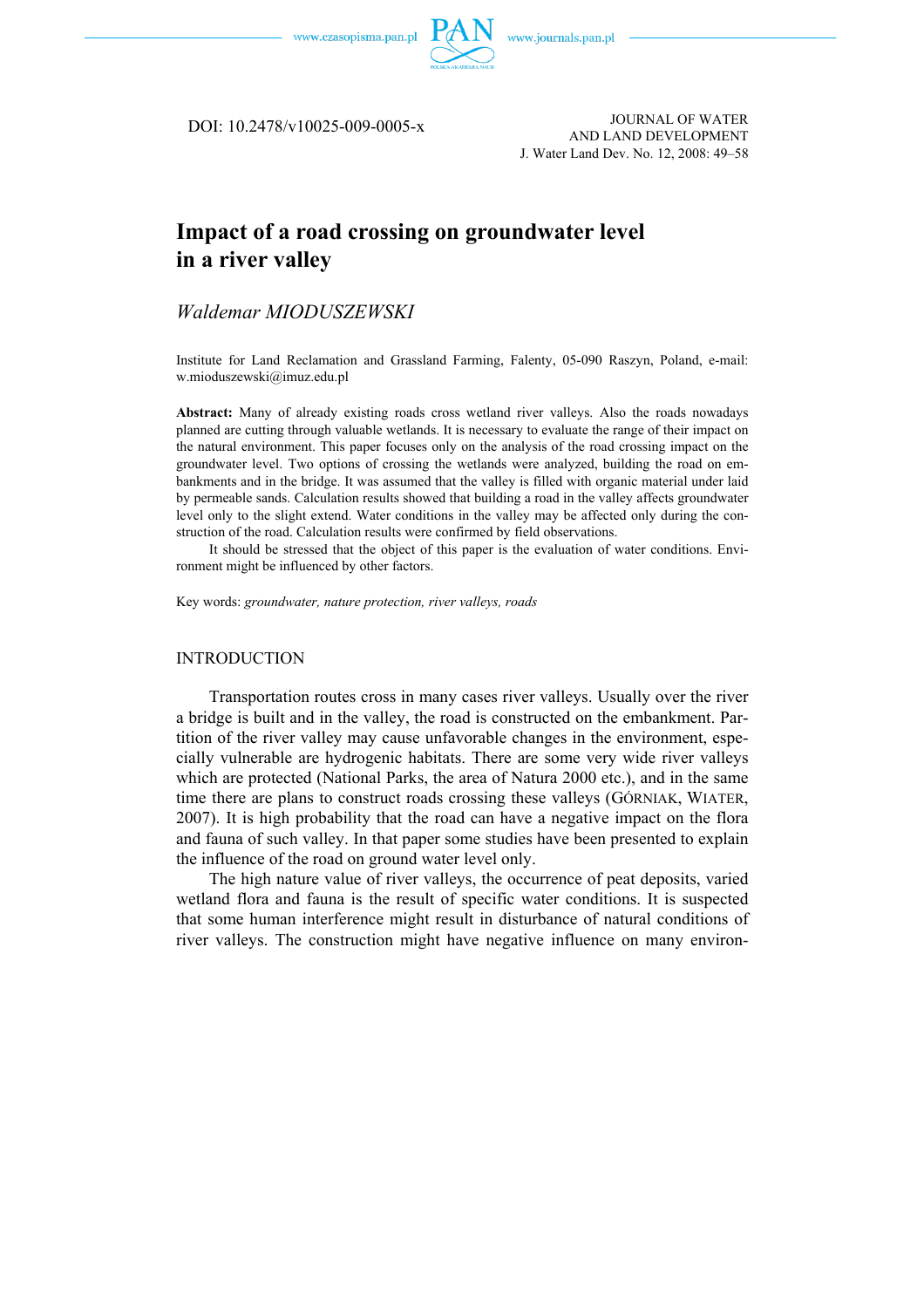

mental factors, i.e. air, soil, water, land surface, etc. Degradation of hydrogenic sites may occur as a result of change of water conditions (OKRUSZKO *et al*., 2007). As a consequence of high waters and spring floods in the valley, characteristic for this conditions diversity of hydrogenic habitats arouse. Changes of surface and ground water levels might affect considerably the local flora and fauna and cause the disturbance of ecological balance. For this reason, the prediction of effects of measures undertaken is always essential (MIODUSZEWSKI, 2007).

The object of the study was the evaluation of the impact of road construction on the groundwater table in the river valley during its construction and operation. Other possible environmental effects of the structure were not subject of this study.

### ASSUMPTIONS AND PROPOSED CONSTRUCTION SOLUTIONS

Different solutions of construction and building technology of the road crossing the river valley were analyzed. The most probable, from the environmental and economical point of view, is implementation of one of the following scenarios (Fig. 1):

- A a road cross the river valley on an estacade (a bridge) built on its entire length of the valley;
- B building an estacade (overpass with the bridge) over the river and part of the valley, accompanied by an embankment on the remaining part of the valley (Fig. 1).



Fig. 1. A scheme of road crossing the river valley; *1* – river, *2* – embankment, *3* – piers (estacade)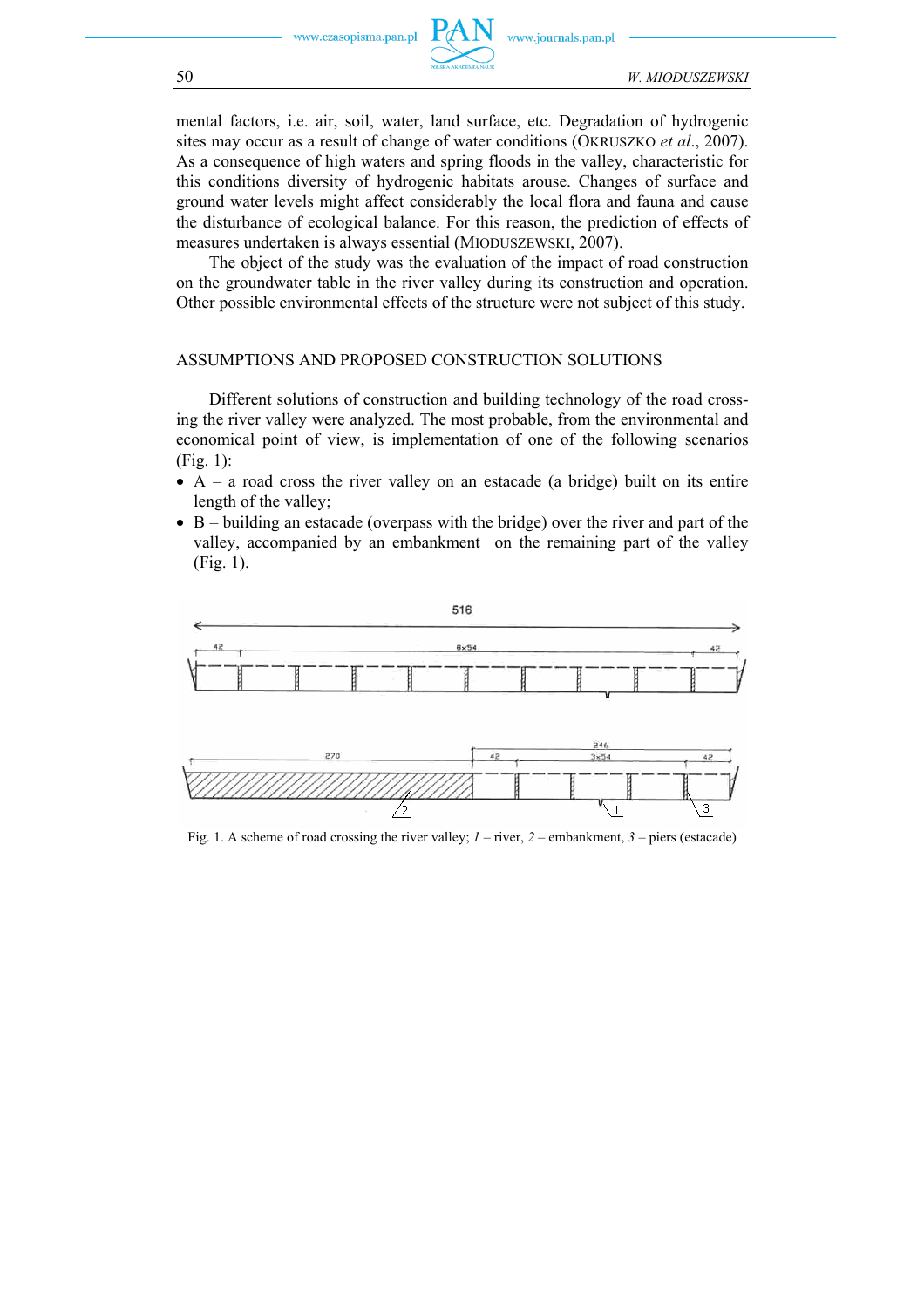www.czasopisma.pan.pl

# RESEARCH AREA CHARACTERISTICS

A small river was chosen with wide valley (approximately 0.5 km) covered by organic soil. The valley is rather flat and the longitudinal gradient of the river is less than 0.1‰. That area has a very high natural value (SOKOŁOWSKI, 1991). Therefore it is imported to keep the water condition unchanged.

www.journals.pan.pl

For the modeling purpose, a part of the river valley of 2.5 km was selected together with a part of the adjacent high plain (Fig. 2). For this area, a scheme of geological structure together with its hydrogeological conditions was elaborated, which was indispensable for the modeling.



Fig. 2. Map of the river valley chosen for the study

Scheme of geological structure of the valley and part of the adjacent high plain was elaborated on the basis of the archive data, geological maps and also a field recognition (Fig. 3a, b). The analyzed area is composed of peat, mainly of sedge and reed origin, of a thickness up to 5 m. Groundwater table in the valley is just under the land surface. The depth of groundwater table in the high plain was estimated on the basis of hydrogeological maps and a field recognition-depth of groundwater table in existing wells (Fig. 3a).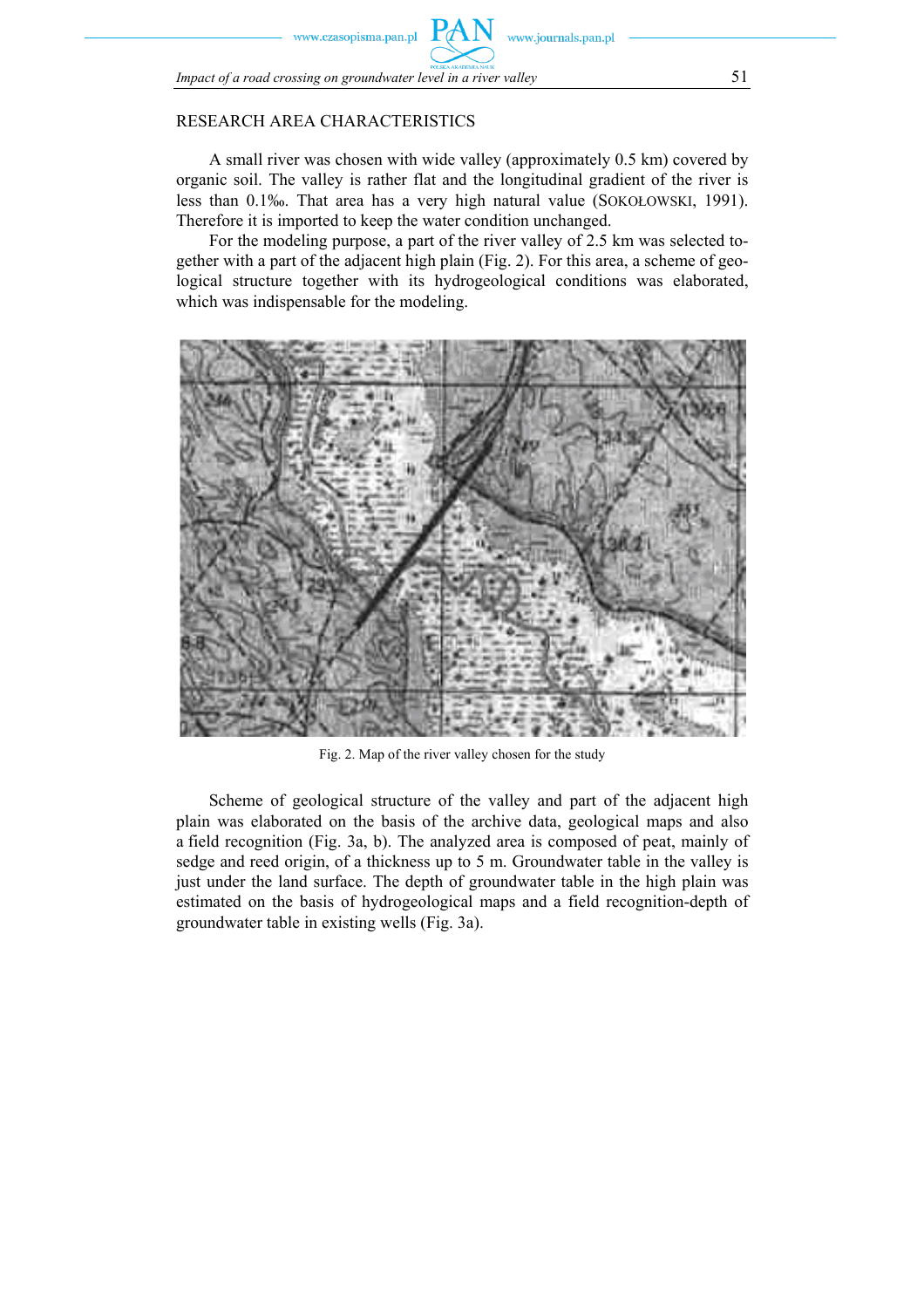www.czasopisma.pan.pl

www.journals.pan.pl



Fig. 3. The river valley; a) plan, b) cross section  $A - A$  as shown in Fig 3a

# CALCULATIONS OF GROUNDWATER TABLE

Modeling studies were conducted with the use of 3-dimentional numerical model MODFLOW in the version 1.5. The program is used to simulate groundwater flow in the saturation zone under steady state conditions. The model area is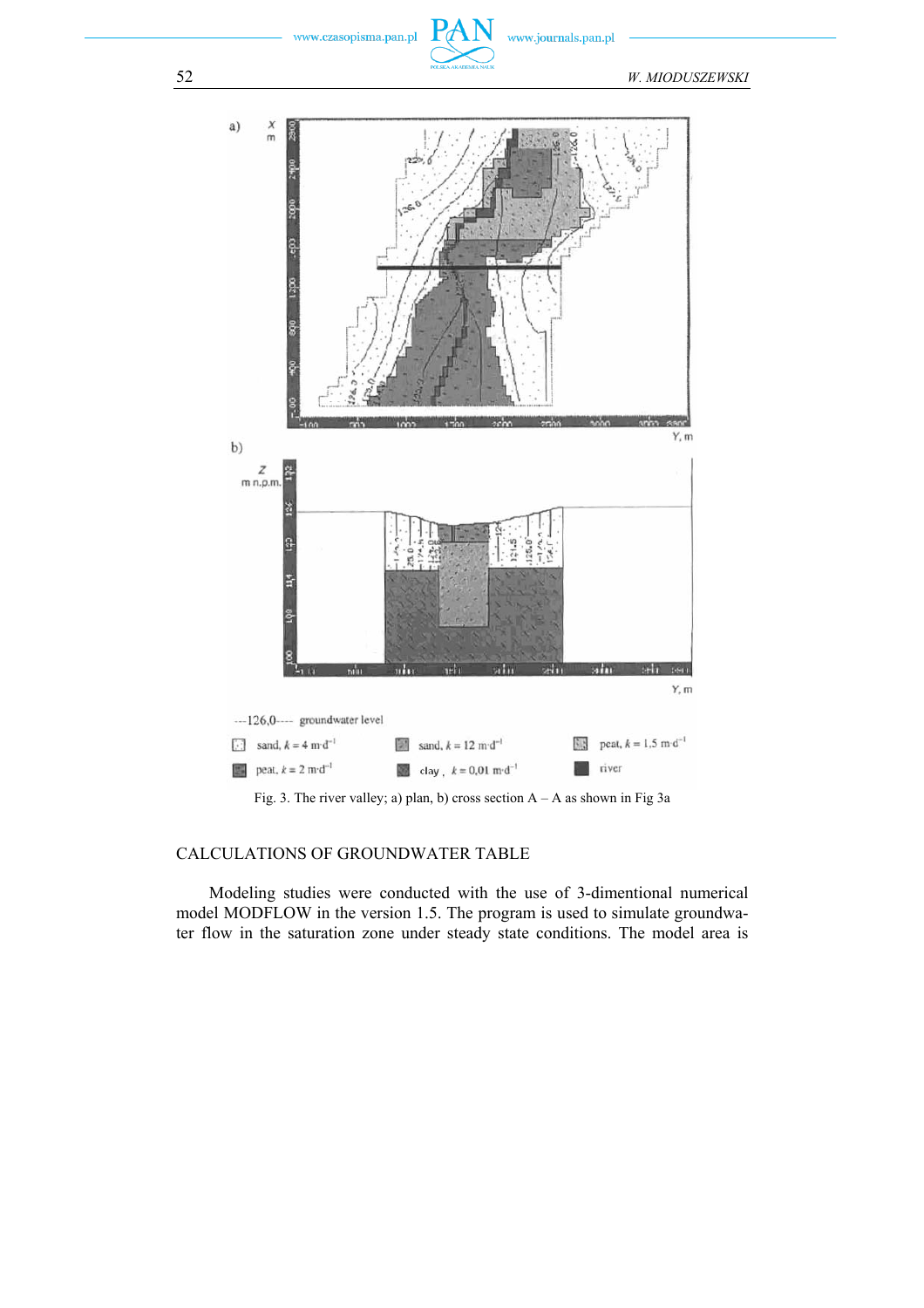zasopisma.pan.pl

*Impact of a road crossing on groundwater level in a river valley* 53

a rectangle of 4000 m by 3000 m (Fig. 3a). The basic net was created by squares of 100 m. In the road area, the squares were smaller: 50 and 25 m.

Calculations were conducted for the following scenarios.

**Scenario 0:** On the basis of actual data the scenario "0" was created, so-called "initial" one. It reflects existing conditions. Assuming fixed marginal conditions, groundwater table location was calculated (hydro isolines) in the valley and on the high plain area. It appears that a measured and calculated groundwater table was about equal at the valley edge. It was assumed that the used model in the precise way reflects the water conditions in the area. This scenario was used as a base scenario to compare with the other scenarios, in order to estimate their impact on the groundwater table in the valley.

The impact of road crossing on groundwater level was calculated for two examples of road construction. For both scenarios 3 different variants were considered to represent the situation during construction and after completion of the valley crossings. For all scenarios the dynamics of groundwater table was considered. **Scenario A** – a long estacade (bridge).

**A–1** (operation scenario) – it is assumed that in the permeable and organic layer pylons will be introduced. Impermeable poles / pylons / of the size  $5\times 5$  m (bridge pier, pile, soil) and depth of 20 m will be constructed (Fig. 1).

**A–2** (under construction scenario) – it is assumed that in order to enable the installation of piers, dewatering of the fundamental pits will be conducted. Groundwater table in the area bordered by the impermeable screen will be lower by 1.5 m below the ground level. In this scenario, simultaneous dewatering of excavation with the use of pump installed in ten points of planned localization of piers is proposed. The implementation of this scenario is very unlikely. It is not necessary to dewater all pits at the same time. Calculations for this scenario were conducted in purpose to present radical (extreme) solutions and their impact on water conditions.

**A–3** (under construction scenario) – it is assumed that the groundwater table will be lowered by 1.5 m below the ground level, but the pumping will be performed at one point at a time only. After the pier is built, pumping in the next point starts.

**Scenario B** – a short estacade (short bridge) with an embankment (Fig. 1).

**B–1** – it is assumed that the embankment will be built from permeable material (ie. fine sands) of the hydraulic conductivity  $k = 40$  m·day<sup>-1</sup>. Under the embankment, settlement of an organic layer will happen with the simultaneous ground displacement. However, a thin, low-permeable layer of thickened organic material will remain with the permeability coefficient  $k = 0.01$  m·day<sup>-1</sup>.

**B–2** – it is assumed that under the embankment settlement of the mineral layer below the peat deposit will have place (only within the valley). In the mineral layer below the embankment, vertical screen of sand soil with lower hydraulic conduc-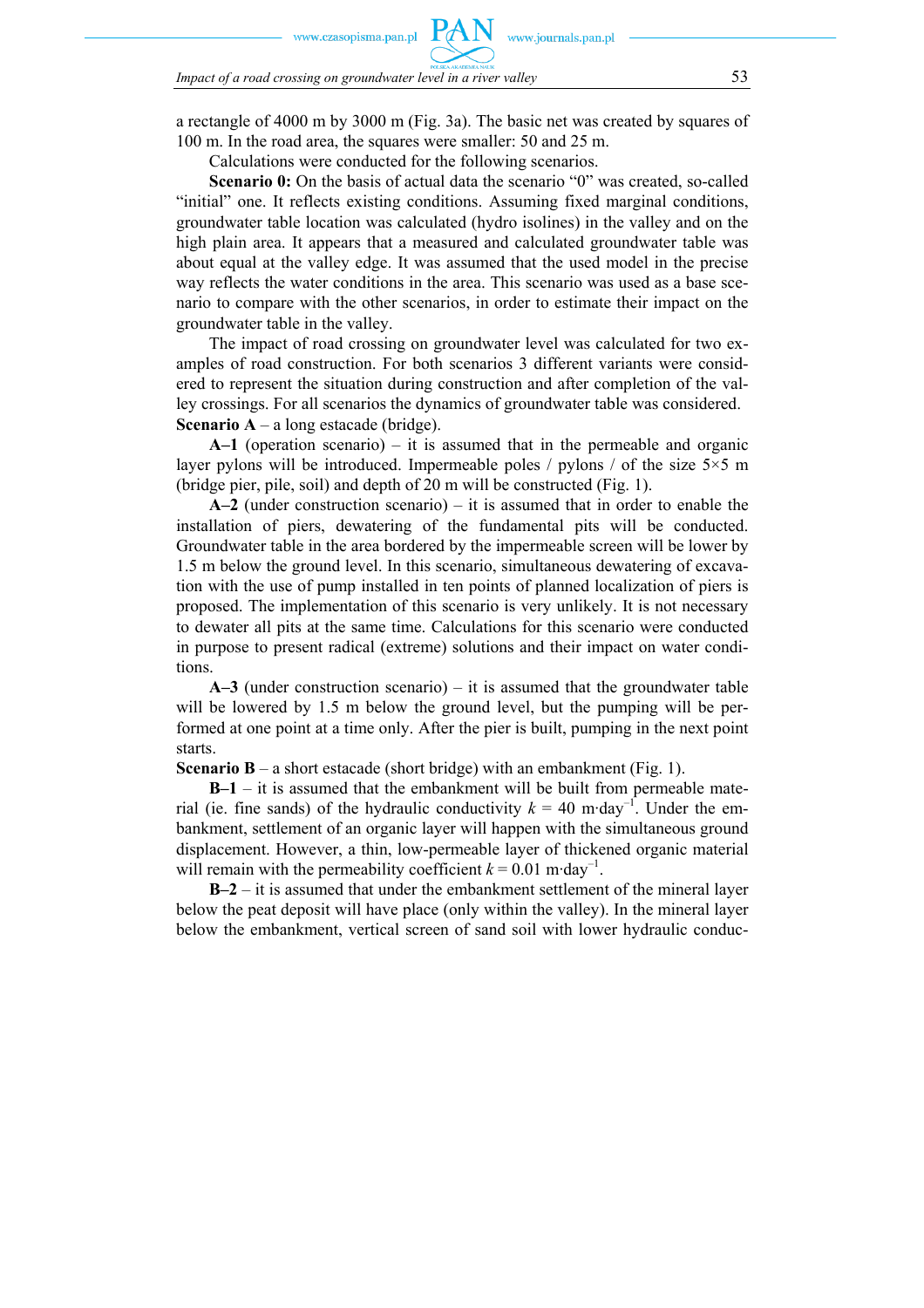

tivity *k* will form. It is supposed that natural permeability,  $k = 12$  m·day<sup>-1</sup>, will be lowered to  $k = 6$  m·day<sup>-1</sup>. Between the soil bank and mineral layer, consolidated layer of peat  $k = 0.01$  m·day<sup>-1</sup> will form, as in the scenario B-1.

**B-3** – it is assumed that the embankment will be constructed from a lowpermeable material (i.e. clay, silt, of permeability coefficient  $k = 0.01$  m·day<sup>-1</sup>). Also, permeability of the mineral layer underlying peat deposit will be changed within the valley as in the scenario B–2, and the hydraulic conductivity will be lowered to  $k = 6$  m·day<sup>-1</sup>. This scenario presents a unique situation, when the soil bank is of clay and silt. According to building rules, low-permeable materials ought not to be placed on the organic layers.

#### ANALYSIS OF THE CALCULATION RESULTS

Three numerical calculations were conducted respectively for the scenario A (long estacade) and B (short estacade with an embankment) of planned road crossing the river valley.

In the scenario  $A$  – the groundwater table on the upstream and downstream of the estacade is on the same level. The disturbance of the natural level and significant lowering of groundwater table occurs only during the dewatering of the piers' pits. During simultaneous dewatering of all fundamental pits (scenario A–2) the lowering of the groundwater table ranges across the whole valley (Fig. 4a). If the



Fig. 4. Changes of groundwater tables in the valley: scenario A–2 and A–3; isolines at every 0.1 m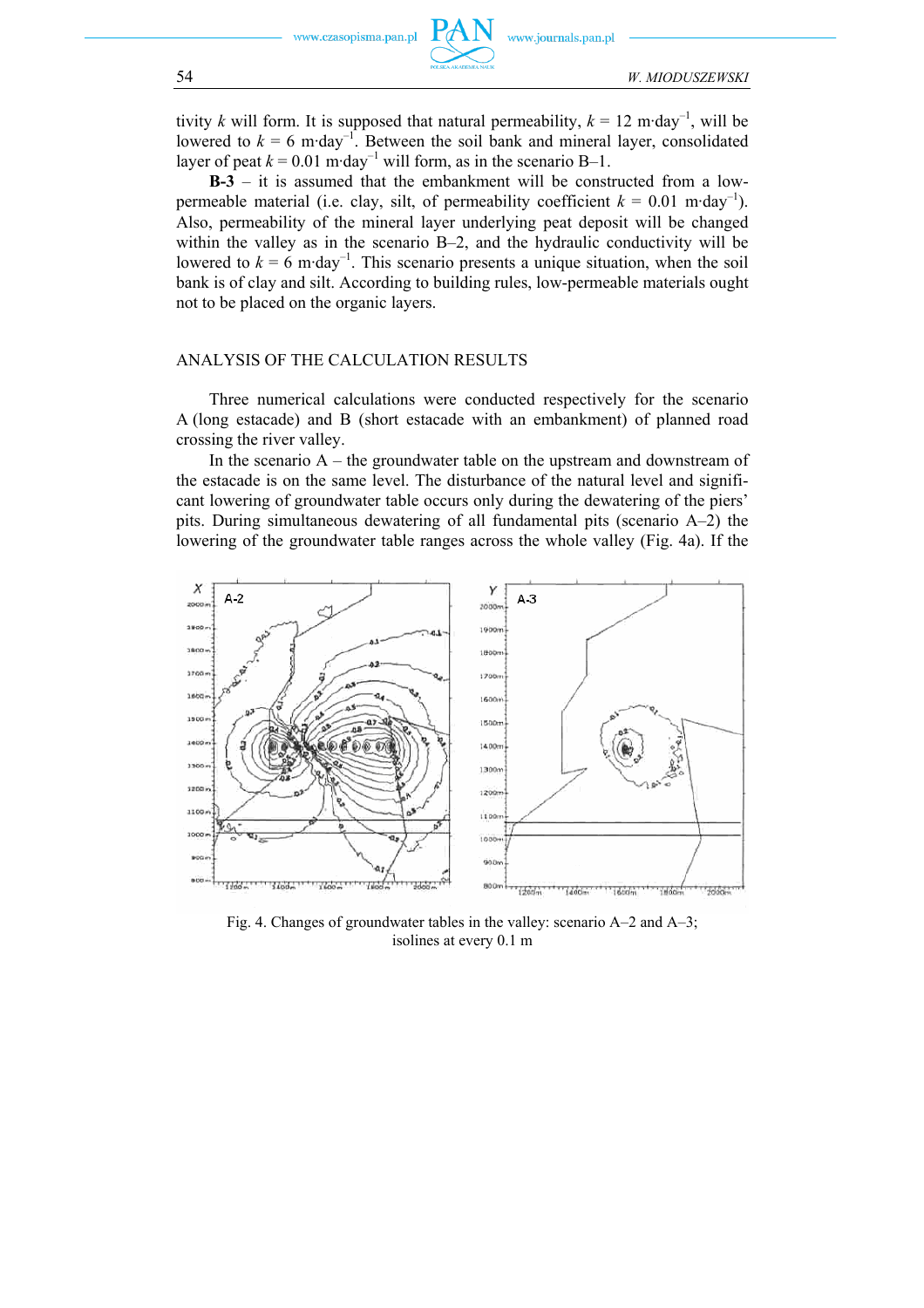

water is pumped only from one pit at a time (scenario B–3), decrease of groundwater table is comparably deep but occurs on the smaller area (Fig. 4b).

Building the embankment with a short estacade has far less impact on the groundwater table (Fig. 5). Even building the embankment of the low permeable soil will not induce relevant changes in groundwater flow.



Fig. 5. Changes of groundwater tables in the valley: scenario B–1 and B–3; isolines every 0.01 m

In both analyzed scenarios  $- A$  (long estacade) and B (short estacade), the fluctuations of groundwater table triggered by building the road are very small and close to the modeling error. The installation of piers and building of embankments will not disturb the groundwater flow during the operation of the facility. The cross section of the piers placed in the ground is very small compared to the whole valley with the high plain cross section and so, in the case of laminar flow of groundwater, this slight reduction of the flow area will not cause disturbance of the groundwater flow.

Assumed for calculation purposes, decrease of permeability of the mineral layer and forming a thin peat deposit layer with low permeability under the soil bank causes only slight disturbance for the groundwater flow. It follows the fact that consolidated peat layer is of small thickness in comparison with the aquifer thickness and permeability of underlying mineral layer is only slightly decreased and limited to the ground of low volume compared with the whole modeled area. It is worth noting that both forming the consolidated peat deposit and change of per-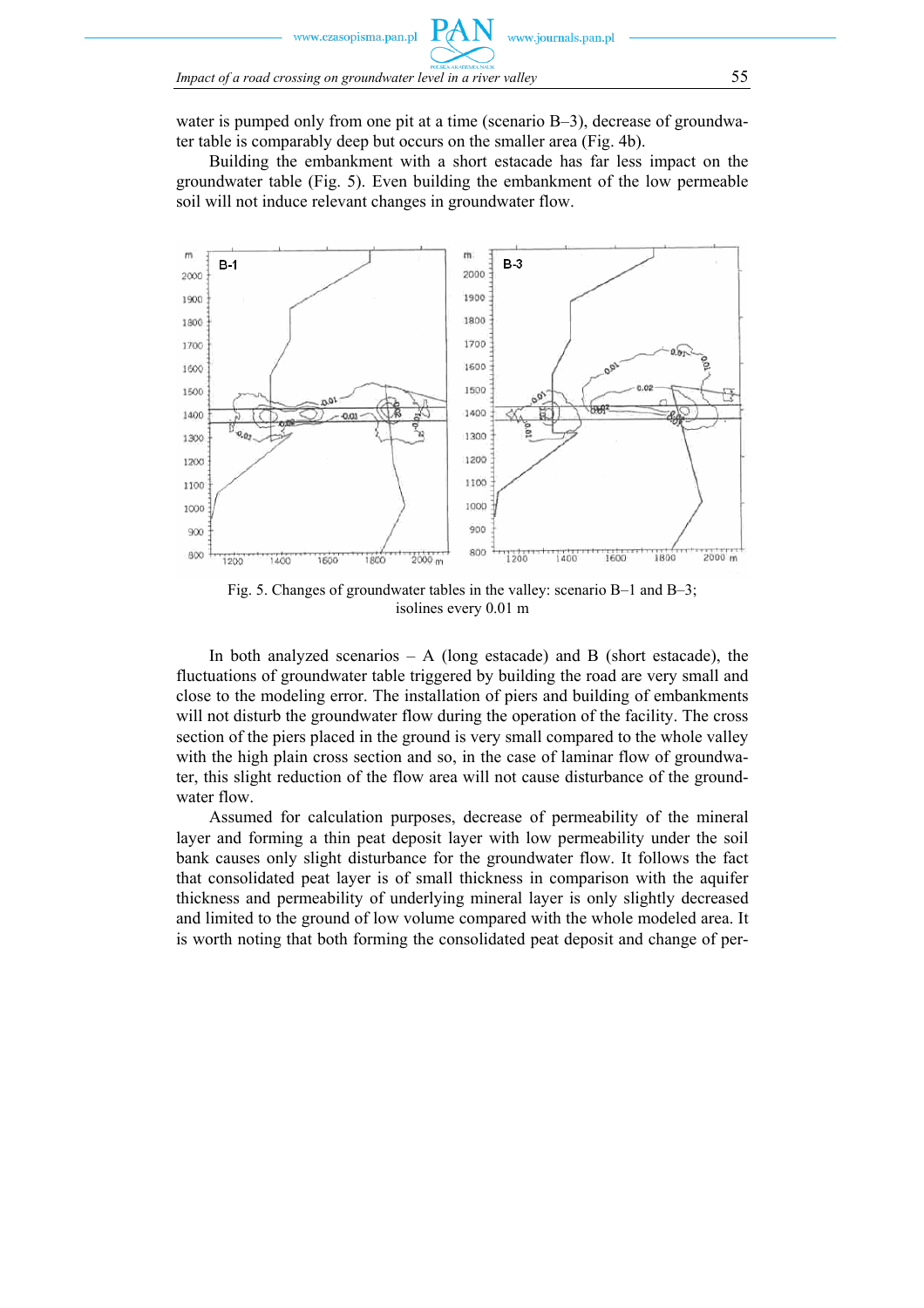

www.journals.pan.pl

meability of the mineral layer is assumed only in the valley area, whereas ground waters flow also in the adjacent high plain, composed of permeable material.

#### FIELD OBSERVATIONS

In Poland many road and rail crossings were built cutting through wetland river valleys. Mainly these are bridges over the valley and soil embankments in the valley. However their impact on ground waters and water conditions were not analyzed.

In the figure 6 road embankment crossing wide wetland river valley built before the First World War were presented. In the ground the shallow peat layer is under laid by permeable material (Fig. 7) [MIODUSZEWSKI et al., 1978]. Observa-



Fig. 6. The old embankment in the river valley



Fig. 7. The examples of cross-section of the road embankment crossing the river valley. The results of shear strength measurement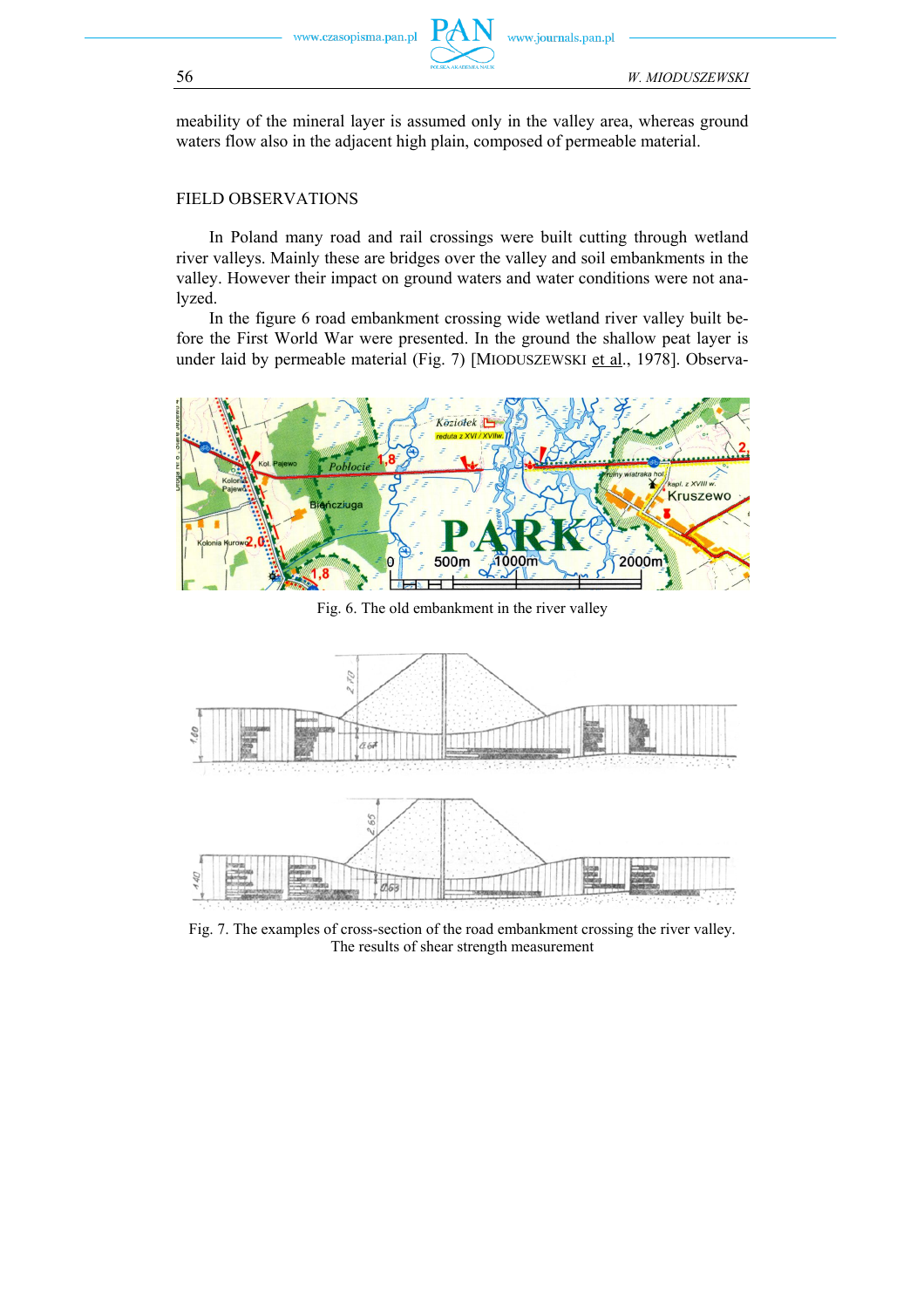tions showed that the groundwater is on the same level on both sides of the embankment. Plant cover is also similar on both sides. The fact that this area is proposed to be a nature reserve confirms its high natural value [Plan ochrony…, 2001].

www.journals.pan.pl

# **CONCLUSIONS**

On the basis of conducted modeling research of impact of road crossing the river valley on groundwater and some field observations the following conclusions arise:

- The implementation of the road construction presented in the scenarios A (a bridge – long estacade) and B (short bridge with a earth embankment) should not induce significant changes in groundwater level in the river valley. On the basis of the modeling results it may be stated that the groundwater table fluctuations are insignificant.
- From the point of view of the road impact on the water environment of river valley, both scenarios (A and B) are comparable and their influence on groundwater is not relevant.
- The observations of a few road crossing the wide swampy valleys show that the impact of the embankment on groundwater level and hydrological condition in valley is insignificant.

Conducted modeling researches were limited only to the impact of the constructed road crossing the river valley on the groundwater flow. It did not concern other environmental effects, which may be induced by the building of a road. According to achieved results, analyzed scenarios will not cause relevant changes in groundwater dynamics. However, it should be stressed that the fact that the analyzed scenarios will not bring changes in groundwater flow, does not mean that other environmental factors remain unchanged.

# **REFERENCES**

- 1. GÓRNIAK A., WIATER J., 2007. Obecna i planowana sieć dróg kołowych i obwodnic, ich kolizyjność ze środowiskiem na przykładzie Podlasia. (Present and future road net and town rings, their environmental collision on the example of Podlasie voievodship). In: Problemy naukowo-badawcze budownictwa. T. 1. Problemy budownictwa na terenach ekologicznie cennych. Białystok, Wydaw. PBiał.
- 2. MIODUSZEWSKI W., 2007. Wpływ budowli hydrotechnicznych na środowisko i problemy renaturyzacji siedlisk zdegradowanych na przykładzie doliny Biebrzy i Narwi. (Impact of hydraulic structures on environment and some problems on revitalization of degraded ecosystems (on the examples of Biebrza and Narew valleys). In: Problemy naukowo-badawcze budownictwa. T. 1. Problemy budownictwa na terenach ekologicznie cennych. Białystok, Wydaw. PBiał.